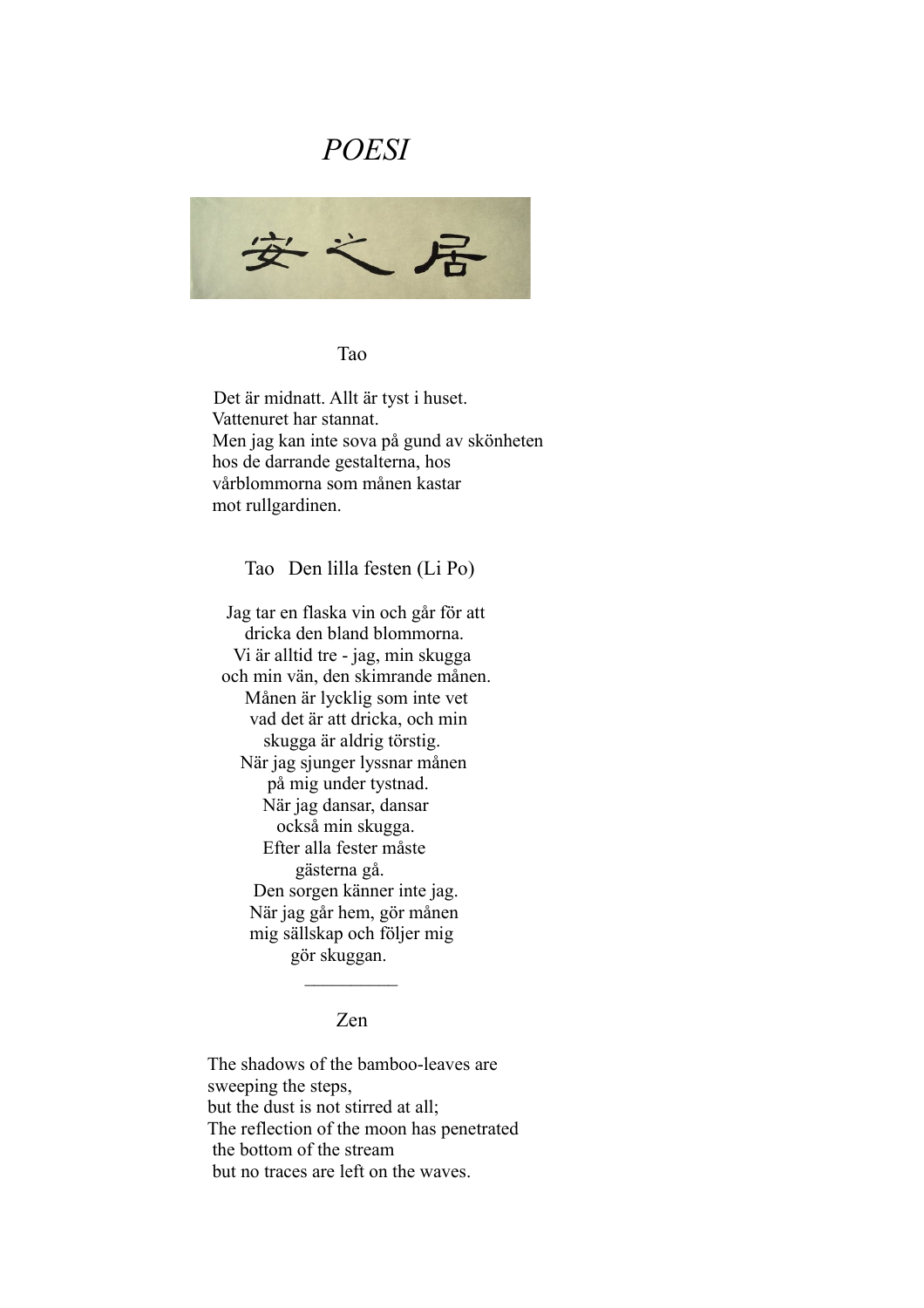In spring the flowers, and in autumn the moon In summer a refreshing breeze, and in winter the snow.

 What else do I have need of ? Each hour to me is an hour of joy.

#### Rumi

 $\frac{1}{2}$  ,  $\frac{1}{2}$  ,  $\frac{1}{2}$  ,  $\frac{1}{2}$  ,  $\frac{1}{2}$  ,  $\frac{1}{2}$ 

 Om dagarna går, säg dem modigt då - gå ! Stanna, du renaste, som skall bestå.

Amiel

 $\mathcal{L}=\mathcal{L}=\mathcal{L}$ 

 Qui de nous n`a eu sa terre promise, son jour d `extase et sa fin en exil ?

> Charles Baudelaire Incompatibilité

 $\frac{1}{2}$ 

Tout là-haut, tout là-haut, loin de la route sûre, Des fermes, des vallons, par delà les coteaux, Par delà les forets, les tapis de verdure, Loin des derniers gazons foulés par les troupeaux,

On rencontre un lac sombre encaissé dans l´abîme Que forment quelques pics désolés et neigeux; L´eau, nuit et jour, y dort dans un repos sublime, Et n´interrompt jamais son silence orageux.

Dans ce morne désert, à l´oreille incertaine Arrivent par moments des bruits faibles et longes, Et des échos plus morts que la cloche lointaine D´une vache qui paît aux penchants des vallons.

Sur ces monts où le vent efface tout vestige, Ces glaciers pailletés qu´allume le soleil, Sur ce lac où le doirmire son teint vermeil,

Sous mes pieds, sur ma tête et partout, le silence, Le silence qui fait qu´on voudrait se sauver, Le silence éternel de la montagne immense, Car l´air est immobile et tout samble rêver.

On dirait que le ciel, en cette solitude, Se contemple dans l´onde et que ces monts, là-bas,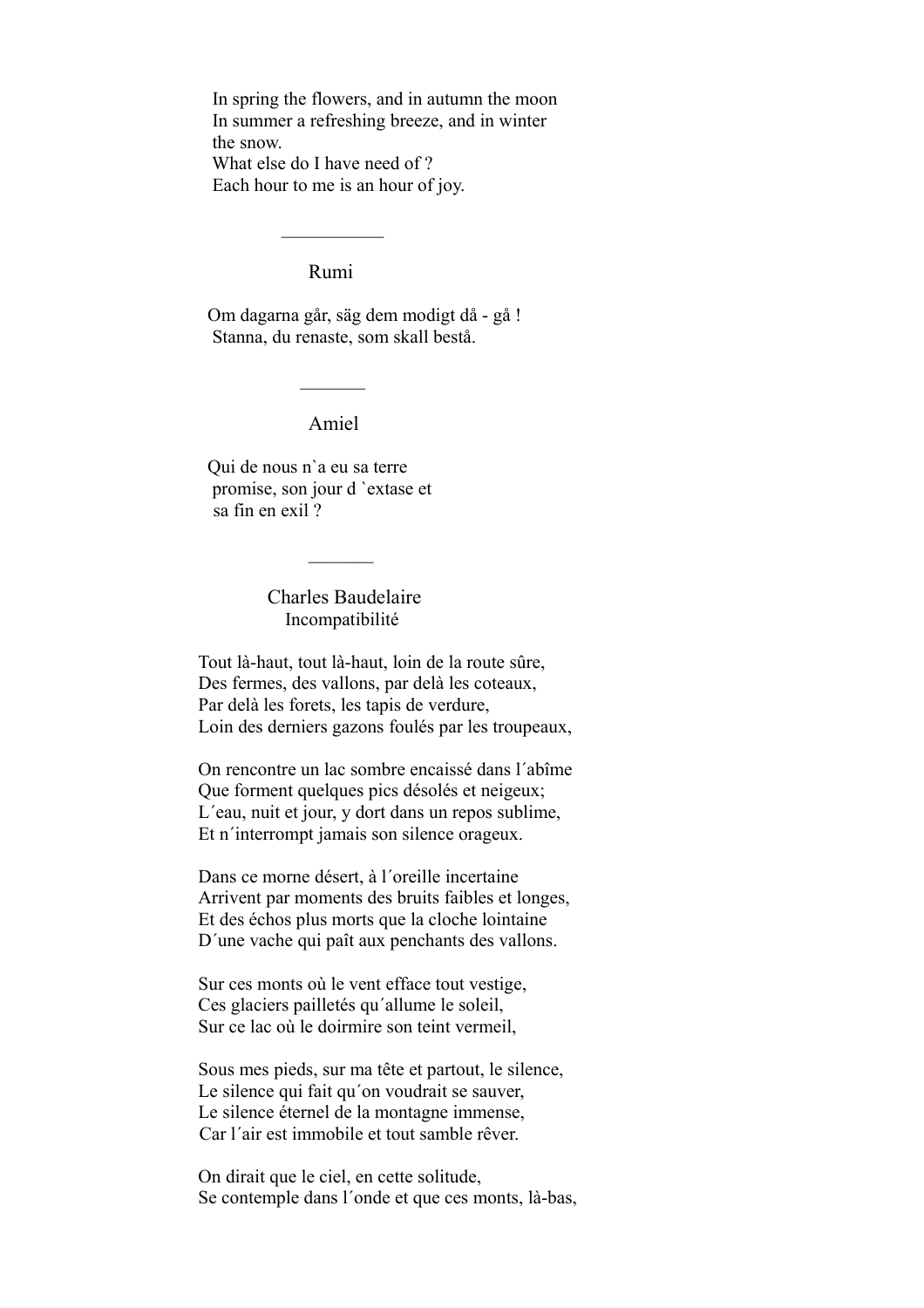Écoutent, recueilles, dans leur grave attitude, Un mystère divin que l´homme n´entend pas.

Et lorsque par hasard une nuée errante Assombrit dans son vol le lac silencieux, On crirait voir la robe ou l´ombre transparante D´un esprit qui voyage et passe dans les cieux.



#### Engelsk översättning till Incompatibilité Incompatibility

High up, high up there, far from the beaten track, far from the farms and valleys, beyond the hills, beyond the forests, the carpets of green, far from the last meadows trampled by flocks, you find a dark lake sunk in the hollow between a few lonely, snowy peaks; night and day the water slumbers there in a sublime repose, and never breaks its stormy silence.

 In that dour desert, to the uncertain ear there come, from time to time, faint prolonged sounds, and echoes more muffled than the far-off bell of a cow browsing on the dellside. On those mountains, where the wind sweeps every trace away, on those spangled glaciers, fired by the sun, on those lofty rocks where giddiness threatens, in that lake where evening mirrors its rosy hue, beneath my feet, above my head, everywhere, is silence, a silence that makes you long to escape, the eternal silence of the vast mountain, for the air is still and everything seems to be dreaming.

 It´s as though the sky, in this solitude, were contemplating itself in the water, and yonder mountains listening, in their grave attitude, to a divine mystery which man cannot hear. And when, perchance, a wandering cloud overcasts in its flight the silent lake, you might think you saw the robe or the transparent shadow of some spirit, voyaging and vanashing across the heavens.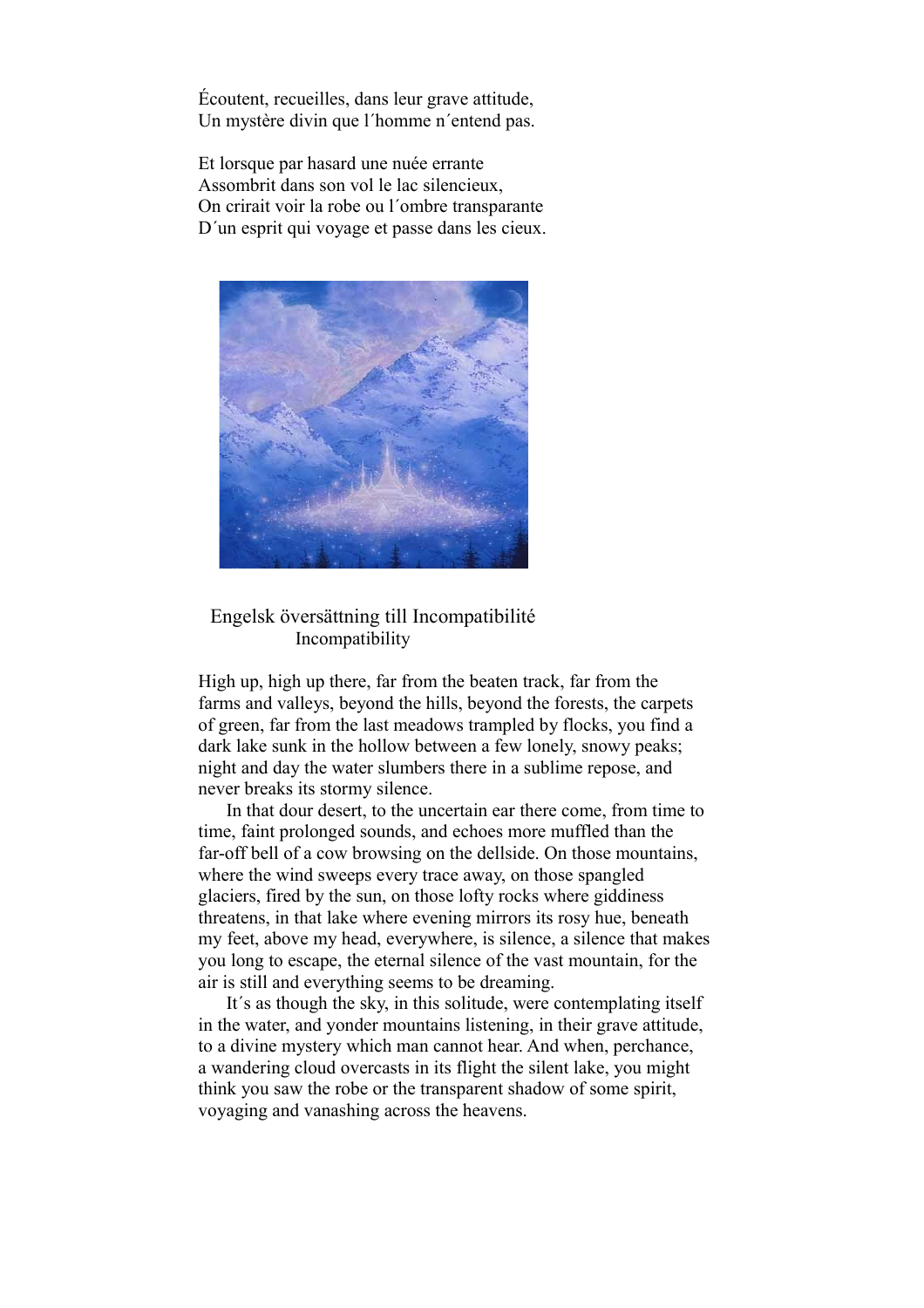## La musique Beethoven

La musique souvent me prend comme une mer! Vers ma pâle étoile, Sous un plafond de brume ou dans un vaste éther, Je mets à la voile;

La poitrine en avant et les poumons gonflés Comme de la toile, J´escalade le dos des flots amoncelés Que la nuit me voile;

Je sens vibrer en moi toutes les passions Dún vaisseau qui souffre; Le bon vent, la tempête et ses convulsions

 Sur l´ímmense gouffre Me bercent. Dáutres fois, calme plat, grand miroir De mon désepoir!

### Engelsk översättning till La musique Music

Music often carries me away like a sea, and under a canopy of mist or through the vast ether, I set sail for my faint star.

 Breasting the swell, with my lungs dilated like a ship´s canvas, I ride up the backs of the piled waves which the darkness veils from me;

 I feel all the passions of a groaning ship vibrate within me; the fair wind and the tempest´s rage cradle me on the fathomless deep or else there is a flat calm, the giant mirror of my despair.

William Blake

 $\frac{1}{2}$ 

 To see a world in a Grain of Sand And a heaven in a wild Flower Hold Infinity in the palm of your hand And Eternity in an hour.

He who binds to himself a Joy, Does the winged life destroy; He who kisses the Joy as it flies, Lives in Eternity´s sunrise.

 $\frac{1}{2}$